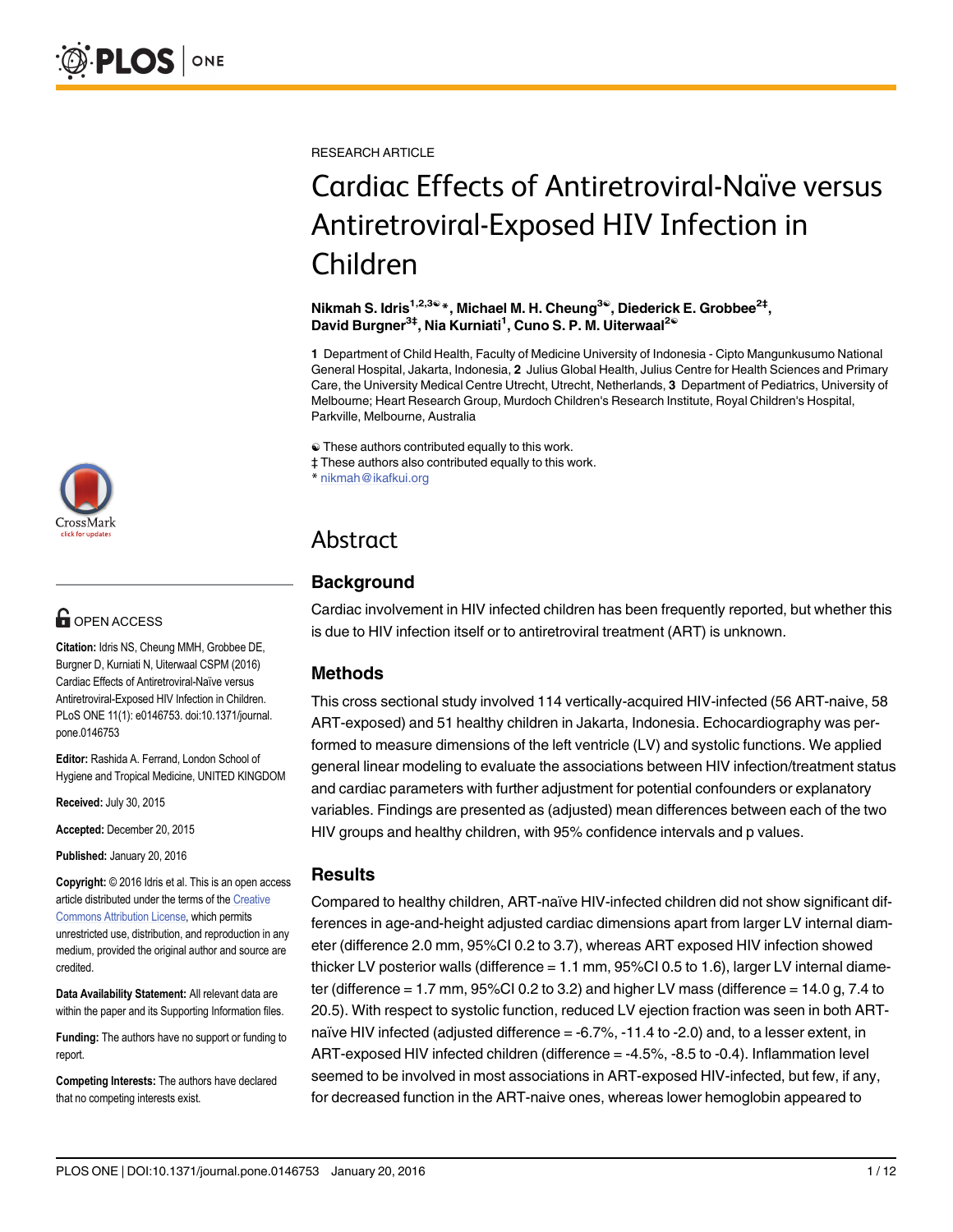<span id="page-1-0"></span>partially mediate chamber dilation in both groups and reduced function, mainly in ARTexposed children.

#### **Conclusions**

ART-naive HIV infected children have a substantial decrease in cardiac systolic function, whereas the ART-exposed have thicker ventricular walls with larger internal diameter and higher mass, but less functional impairment.

#### **Background**

HIV infection in children remains an important global health challenge, not only because the incidence is still rising in some parts of the world,  $[1]$  but also due to its systemic and long term consequences. Cardiac involvement is one of HIV infection complications that raises much attention as it may manifest early with fatal consequences in childhood or remain clinically silent until adulthood with cumulative exposure to additional risk factors.[[2\]](#page-10-0)

Reports about cardiac abnormalities in HIV-infected children have come from both the pre- and post- highly-active antiretroviral treatment (ART) era, when studies mainly differed in the type of study population, whether focusing on untreated or treated subjects.[\[3](#page-10-0)] Despite being frequently reported, the exact mechanisms underlying cardiac pathology in HIV-infected children are not clearly understood, including the differentiation of HIV infection effects from treatment. Such knowledge may be obtained by studying measurements in the pre- and posthighly active ART era, but historical comparisons usually leave comparability concerns. Also, studies on the effects of ART on the cardiovascular system rarely involved populations that had not been exposed to any single ART at all, [\[4\]](#page-10-0) making effect differentiation difficult. Concerns may also arise as some studies reported unadjusted findings, [[5\]](#page-10-0) while using convenience samples as references that despite clinical indications, had no anomalies on echocardiography. Furthermore, although the ART introduction has resulted in a dramatic decrease in overt cardiac complications, such as cardiomyopathy, subclinical structural and functional changes may still exist despite treatment.[[6\]](#page-10-0) It remains unclear whether this arises from HIV infection itself or due to the complex interplay between HIV infection and ART. Such delineation would only be possible by making direct comparisons of cardiac effects between ART-naïve or ARTexposed HIV infected and healthy children. Here, we investigated the effects of vertically acquired ART-naïve and ART-exposed HIV infection on childhood cardiac structures and functions through comparisons with healthy children.

#### Material and Methods

#### Study design and population

We performed a cross-sectional analysis on 114 HIV infected and 51 healthy children enrolled in an ongoing cohort established in June 2013 in Jakarta, Indonesia. HIV infected children (56 ART-naïve and 58 ART-exposed) were recruited from the pediatric HIV clinics of Cipto Mangunkusumo National General Hospital, Koja District Hospital, and the Indonesian Planned Parenthood Association (IPPA), Jakarta Indonesia. The ART-naïve HIV infected group included 49 children who had never received or were within the first week of antiretroviral therapy (ART) initiation and 7 children who had been off treatment for at least 5 years. Among ART-treated children, two had just started treatment in our clinic after previous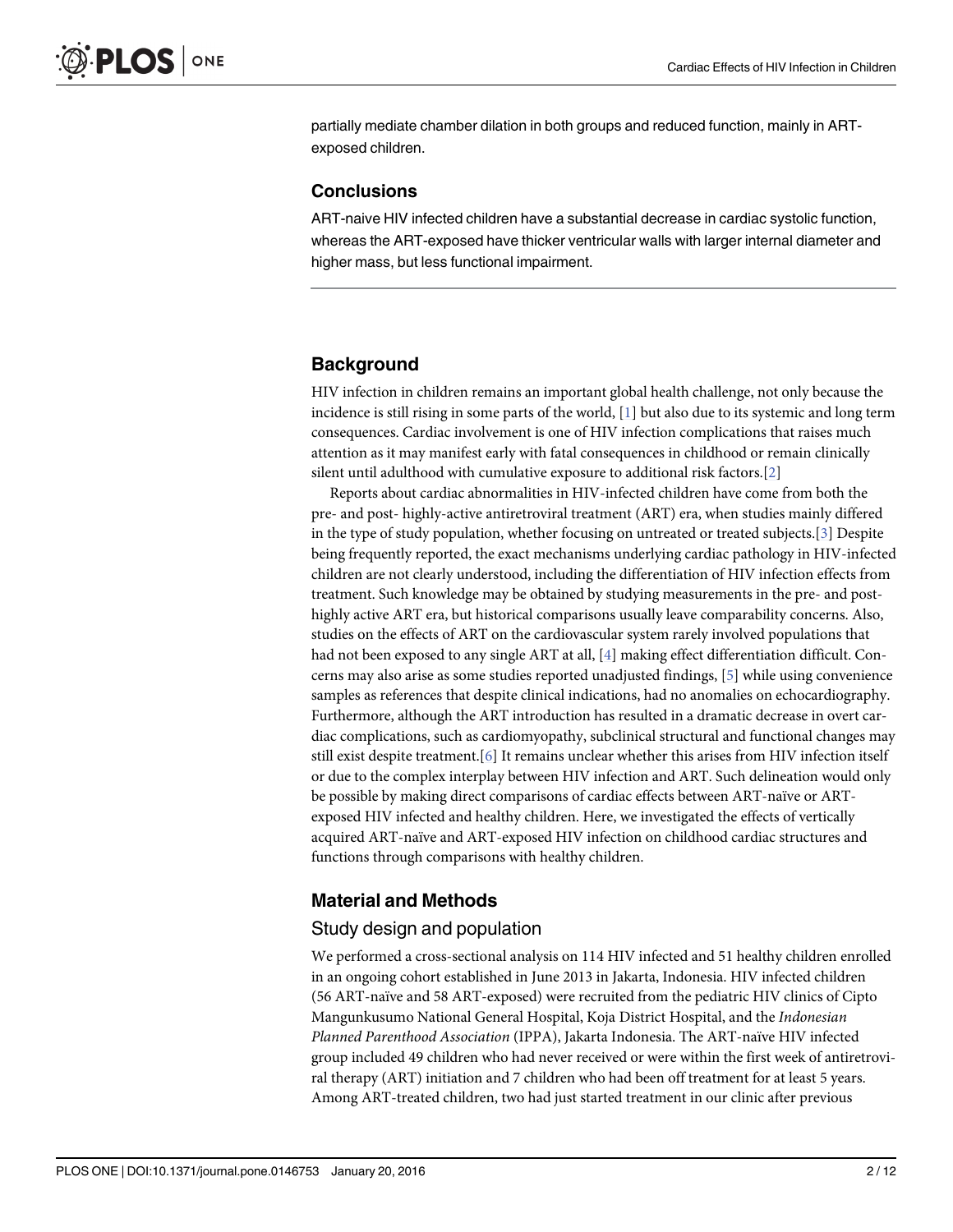<span id="page-2-0"></span>management in another hospital with potential compliance issues. We excluded children with conditions suggestive of non-vertically acquired HIV (HIV-negative parents and previous blood transfusion).

Healthy children with the same age range were invited specifically for this research, from the area around the Cipto Mangunkusumo hospital by directly approaching parents and community leaders and providing leaflets explaining the purpose and procedures of the study. Of the total of 55 children invited, 3 declined to participate because parents/guardians were not able to accompany the child to the hospital or refusal to blood sampling and 1 was excluded due to dysmorphic features suggestive of a syndrome.

Given this study was a part of a larger study aiming at investigating cardiovascular effects of HIV infection in children, in which carotid intima media thickness (cIMT) was the primary outcome, sample size was estimated as such to achieve an 80% power to detect a difference of 25 micrometers in cIMT between the HIV and healthy children with a level of significance of 0.05 using a two-sided two-sample t-test and an estimated standard deviation of 40. This resulted in a minimum of 42 children to be recruited to each group.

For every child participant, written informed consent was obtained from parents or guardians on behalf of children. Children also gave assent and we did not perform echocardiography and blood test for those who refused. This study has been approved by the Ethics Committee of Faculty of Medicine University of Indonesia, Jakarta, Indonesia.

#### Measurement of exposure

HIV infection diagnosis was established based on the WHO 2007 criteria. Under 18 months of age, diagnosis was established based on a positive HIV DNA or RNA PCR examination, whereas for those aged 18 months or older, it was defined by positive HIV antibodies. Disease severity was classified based on the WHO clinical and immunological staging criteria [\[7\]](#page-10-0) applied at the time of echocardiography measurement. The CD4 cell level to define immunological staging was obtained from routine clinical data within 3 months of enrolment. Viral load examination was not routinely done in our HIV care setting due to financial constraints and only selectively performed as indicated by treating physicians.

#### Echocardiography measurement

To measure cardiac structural and systolic function parameters, we performed standard (Bmode, M mode) echocardiography, following the recommendation of the American Society of Echocardiography.[[8](#page-10-0)] Children were assessed in supine position using a Phillips Sonos 4500 machine with 7 and 12 MHz phase array transducers and simultaneous reference ECG recordings. Using M-mode, the following cardiac dimensions were measured at parasternal long axis view: left ventricular posterior wall thickness at end-diastole (LVPWd), internal diameter at end-diastole (LVIDd), and mass (LV mass); the same approach was used to measure LV fractional shortening (FS) as a systolic function parameter, reflecting degree of LV diameter shortening between end-diastole and end-systole. Relative wall thickness (RWT) was calculated as LVPWd divided by  $^{\rm l}$ /2 LVIDd.[ $\rm g$ ] Other functional parameters sought were LV ejection fraction (LVEF, the fraction of blood volume pumped out of the LV at each heartbeat, calculated as the ratio of stroke volume over LV end-diastolic volume measured using the Simpson biplane method), and tricuspid annular plane systolic excursion (TAPSE), indicating right ventricular systolic function. All parameters were measured in 3 to 4 cardiac cycles and the averages were taken.

Echocardiograms were available for 155 children (50 ART-naïve and, 54 ART-exposed HIV infected, 51 healthy). The remaining children did not have echocardiography data because they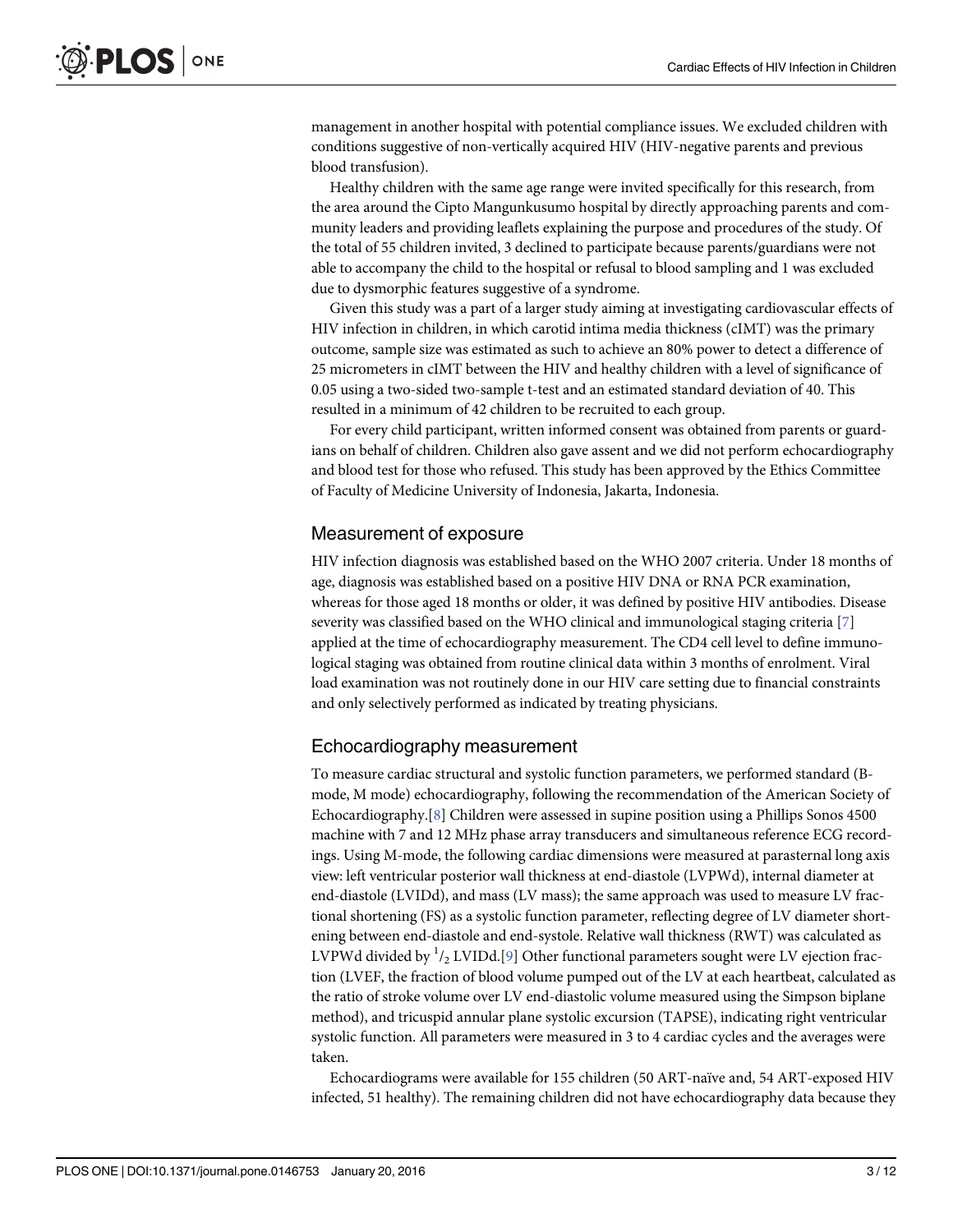<span id="page-3-0"></span>refused the examination (2 subjects), were transferred to another hospital (1), died (1), or did not show up for the appointment (6). Examinations were performed by one of the investigators (NSI) for the first 134 children, while the remaining children were examined by two trained cardiology fellows. The agreement between examiners were priorly assessed in 10 children, revealing an intraclass correlation coefficient (two-way mixed modeling) of 86.7 (95%CI 79.0 to 91.7). Results were also randomly validated offline on stored digital loops by a pediatric cardiologist consultant (MMD). All procedures were done in the Echocardiography Laboratory of Department of Child Health University of Indonesia—Cipto Mangunkusumo National General Hospital, Jakarta, Indonesia.

#### Potential confounders and intermediary variables

Age and height were a priori set as potential confounders in the association between HIV infection and cardiac parameters as there variables are likely to be associated with HIV infection and heart dimension and function. [\[10\]](#page-10-0) Height as an indicator of nutritional status, may also act as a mediator as HIV infection likely affects nutritional status, by which the heart might be impaired. As inflammation, assessed by hsCRP level, [[11](#page-10-0)] blood pressure, or hemoglobin level may mediate the effect of ART-naive or ART-exposed HIV infection on heart structures and functions, we also explored their possible intermediary roles.

We obtained data on age and smoking exposure using a standard questionnaire filled by parents or caregivers, whereas body weight and height were measured using a standard method. [[12](#page-10-0)] Laboratory analyses for hemoglobin and hsCRP levels were performed at Cipto Mangunkusumo Clinical Pathology Laboratory, Jakarta; personnel were blinded to HIV infection/treatment status and other clinical data.

#### Data analysis

Baseline characteristics are described as mean, median, or proportion as appropriate and differences across HIV status groups were tested using Chi-square, oneway ANOVA, or Kruskal-Wallis tests, respectively.

To investigate the effects of HIV infection on cardiac structures/functions, we performed univariable and multivariable general linear modeling with HIV status as a fixed factor and cardiac parameters (LVPWd, LVIDd, LV mass, RWT, EF, FS, TAPSE) as separate dependent variables. The same models were used for adjustment for age and height as potential confounders. We considered height a better indicator of growth and body size than weight as it is less affected by acute changes, such as volume status or other pathological conditions (ascites, organ enlargement) that may accompany HIV infection in children. To describe the potential explanatory roles of hsCRP level, systolic and diastolic blood pressures, and hemoglobin level, we graphically presented effects of adding each of these to the confounder adjusted model. We also did sensitivity analyses by only including children who had never received ART at all and by excluding 2 ART-exposed children previously managed in another hospital.

Findings are presented as crude and adjusted mean differences with 95% confidence intervals and corresponding p-values. A 95% confidence interval not including zero, corresponding to a p-value of  $< 0.05$  was considered statistically significant. All analyses were performed using SPSS version 19 and RStudio 0.98.507 for Mac.

#### **Results**

[Table 1](#page-4-0) shows baseline characteristics of study subjects. Children with HIV infection, both ART-naïve or -exposed, came from lower socioeconomic status. Family history of CVD was more frequent in HIV-infected subjects, particularly in the ART-naïve, compared to healthy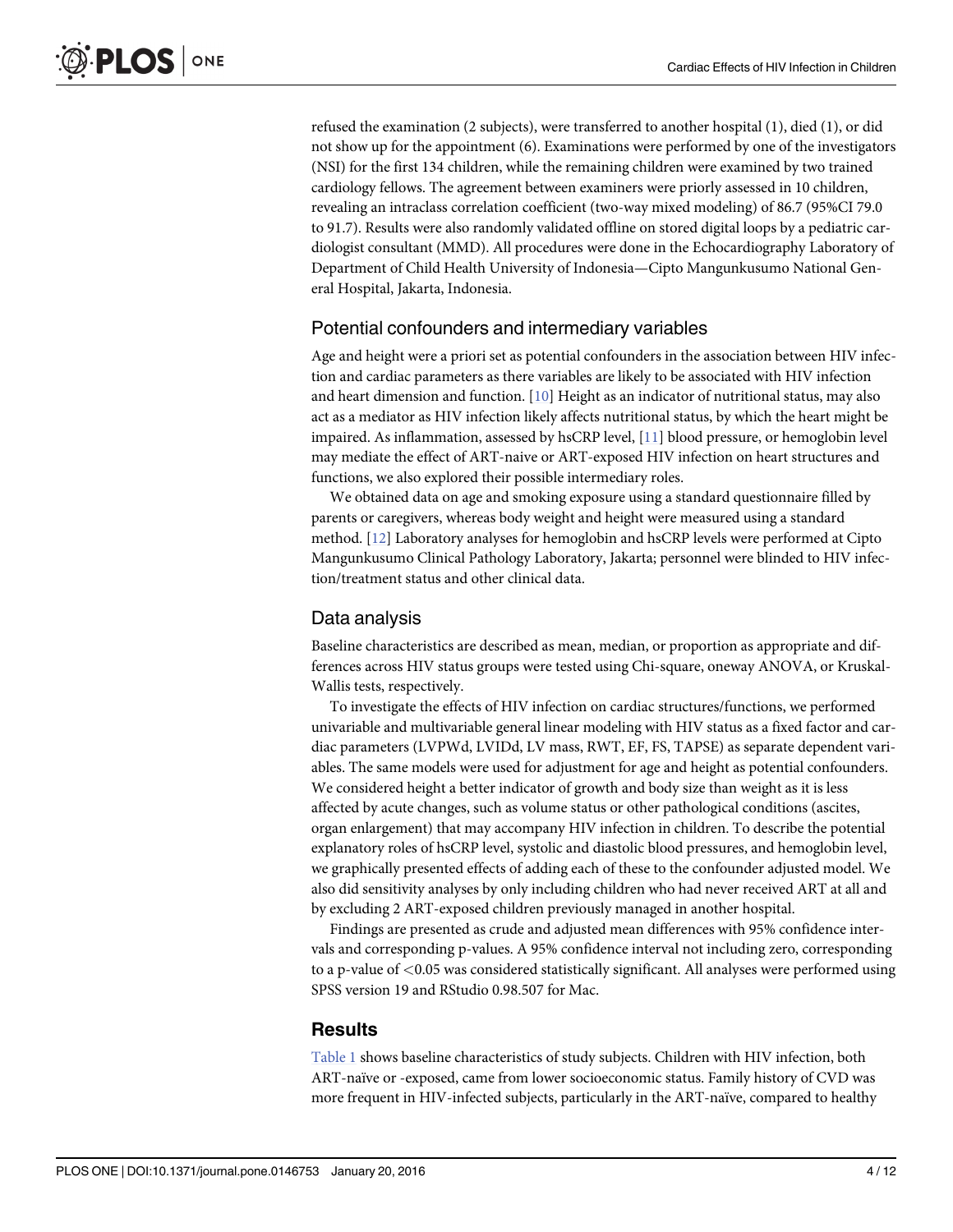#### <span id="page-4-0"></span>[Table 1.](#page-3-0) Baseline characteristics of study subjects.

| <b>Characteristics</b>                            | ART-naïve HIV n = 50 | ART-exposed HIV $n = 54$ | Non-HIV $N = 51$         | P-value  |
|---------------------------------------------------|----------------------|--------------------------|--------------------------|----------|
| Age (years)*, median (range)                      | $3.7(0.6 - 11.5)$    | $5.3(0.6 - 12.2)$        | $6.4(2.4 - 14.0)$        | 0.02     |
| Male gender, n (%)                                | 23 (46.0)            | 25 (46.3)                | 24 (47.1)                | 0.99     |
| Low SES, n (%)                                    | 20(40.8)             | 31(57.4)                 | 10 (19.6)                | 0.001    |
| Parental smoking exposure after birth, n (%)      |                      |                          |                          |          |
| Mother                                            | 4(8.5)               | 6(11.3)                  | 0(0)                     | 0.06     |
| Father/other household member                     | 37 (74.0)            | 47 (87.0)                | 34 (66.7)                | 0.04     |
| Parental smoking exposure during pregnancy, n (%) |                      |                          |                          |          |
| Mother                                            | 7(15.2)              | 8(15.4)                  | 1(2.0)                   | 0.04     |
| Father/other household member                     | 37 (74.0)            | 45 (83.3)                | 35 (68.6)                | 0.21     |
| Parent(s) as primary caregiver, n (%)             | 27(54.0)             | 17(31.5)                 | 42 (84.0)                | < 0.001  |
| Spontaneous delivery, n (%)                       | 37 (78.7)            | 45 (83.3)                | 39 (79.6)                | 0.82     |
| Ever breastfed, n (%)                             | 34 (73.9)            | 40 (75.5)                | 50 (98.0)                | 0.002    |
| Family history of CVD                             | 16 (34.0)            | 14 (26.4)                | 3(6.1)                   | 0.003    |
| Body weight (kg), $n = 147$                       | 13.0(6.8)            | 17.4(6.1)                | 22.5(9.5)                | < 0.001  |
| Body height (cm), $n = 147$                       | 93.4 (19.1)          | 104.8 (16.9)             | 116.5 (17.7)             | < 0.001  |
| Body mass index ( $kg/m2$ ), $n = 147$            | 14.3(2.3)            | 15.4(2.4)                | 15.9(2.8)                | 0.001    |
| Waist circumference $(cm)$ , $n = 126$            | 48.8 (9.8)           | 51.1(6.5)                | 55.1 (8.5)               | 0.002    |
| Waist-to-hip ratio                                | $1.02(0.87 - 1.20)$  | $1.03(0.83 - 1.16)$      | $0.98(0.88 - 1.09)$      | 0.001    |
| Systolic BP (mmHg), $n = 136$                     | 101.0 (10.9)         | 99.9 (10.5)              | 102.3(9.6)               | 0.50     |
| Diastolic BP (mmHg), $n = 136$                    | 62.3(9.6)            | 60.4(7.7)                | 61.1(7.4)                | 0.55     |
| Hb (mg/dL) level, $n = 142$                       | $11.2(6.9-19.8)$     | $11.5(4.2 - 14.6)$       | 12.7 (10.2-14.6)         | < 0.001  |
| hs-CRP, median (range), nmol/L                    | 37 (0-2759)          | 48 (371-5507)            | $5(0-155)$               | < 0.001# |
| Chronic infection (ever)*                         | 43 (91.5)            | 31 (64.6)                | 0(0)                     | < 0.001  |
| Severe infection* $n = 131$                       | 20(51.3)             | 5(12.2)                  | 0(0)                     | < 0.001  |
| HIV clinical stage 3 or 4                         | 48 (90.6)            | 32(61.6)                 |                          | < 0.001  |
| CD4 absolute level $(n = 74)$                     | 441 (2-2716)         | 1255 (4-2301)            | $\overline{\phantom{a}}$ | < 0.001  |
| $CD4\% (n = 71)$                                  | $12(0-49)$           | $30(4-47)$               |                          | < 0.001  |
| Viral load $(n = 23)$                             | 320 (59-47914)       | 544 $(0-1.2*10^6)$       |                          |          |
| LVPWd (mm)                                        | 5.8(1.4)             | 6.7(1.6)                 | 6.0(1.4)                 | $***$    |
| LVIDd (mm)                                        | 31.0(6.3)            | 32.7(4.9)                | 33.4(4.1)                | $***$    |
| IVSd (mm)                                         | 6.5(1.4)             | 7.1(1.4)                 | 6.8(1.4)                 | $***$    |
| LV mass (gram)                                    | 43.2 (18.6)          | 58.5 (20.3)              | 50.1 (17.2)              | $***$    |
| LV mass index (gram/m2)                           | 74.2 (26.7)          | 84.1 (25.5)              | 62.3 (12.9)              | < 0.001  |
| <b>RWT</b>                                        | 0.38(0.12)           | 0.42(0.12)               | 0.36(0.09)               | $***$    |
| LVEF (%)                                          | 61.3(13.2)           | 63.1(9.7)                | 67.7(5.4)                | $***$    |
| LVFS (%)                                          | 33.4 (13.2)          | 33.5(9.7)                | 36.0(5.4)                | $***$    |
| TAPSE (mm)                                        | 16.5(3.5)            | 18.9(4.2)                | 20.2(3.3)                | $***$    |

Note: LVPWd = left ventricular posterior wall thickness at end-diastole; LVIDd = left ventricular internal diameter at end-diastole; IVSd = inter ventricular septal thickness; RWT = relative wall thickness; LV mass = left ventricular mass; LVEF = left ventricular ejection fraction; LVFS = left ventricular fractional shortening; TAPSE = tricuspid annular plane systolic excursion.

# Kruskal Wallis test; Values are means (SD) unless otherwise indicated.

\*Chronic infection included tuberculosis, persistent diarrhea, and chronic otitis media; severe infection included sepsis, pyelonephritis, pneumonia, and CNS infection.

\*\*See Tables [2](#page-5-0) and [3](#page-7-0)

doi:10.1371/journal.pone.0146753.t001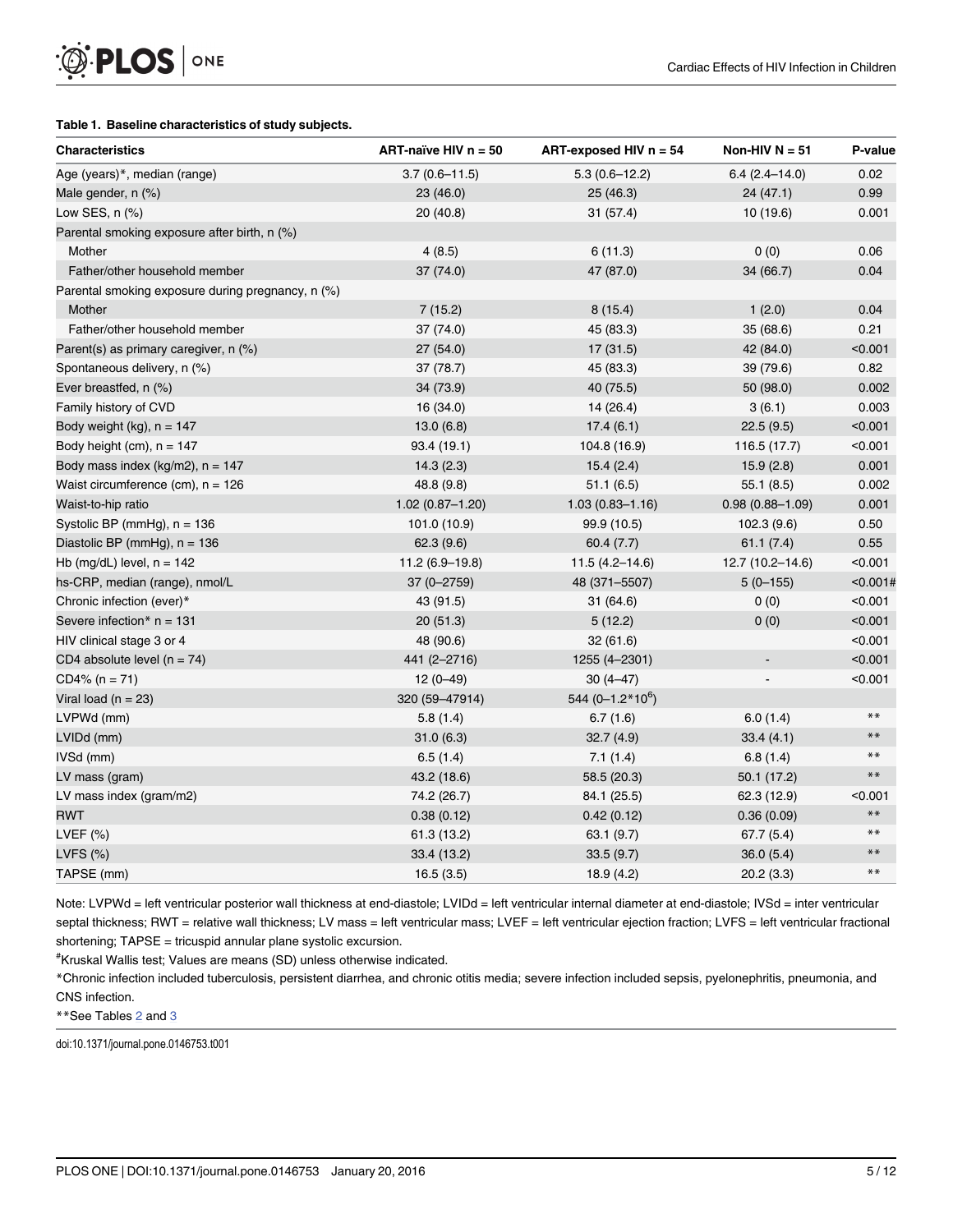<span id="page-5-0"></span>children. ART-naïve HIV-infected patients were younger and had smaller body size among others. Compared to ART-exposed HIV-infected children, ART-naïve children had more comorbidity, were in more severe immunodeficiency states, and had the lowest mean hemoglobin levels among others. The median duration of treatment in ART-exposed group was 2.2 (0.1–9.9) years and only 5 children had a regimen containing PI drugs.

Table 2 shows effects of ART-naïve and ART-exposed HIV infection on cardiac structures. While ART-naïve HIV-infected children tended to have smaller LV mass (difference -7.0g, p = 0.09), the difference disappeared after adjustment for age and height. ART-naïve HIVchildren seemed to have smaller LVIDd (difference  $-2.5$ mm,  $p = 0.02$ ), but after being adjusted for age and height, they actually had larger LVIDd than healthy children (difference = 2.0mm,  $p = 0.03$ ). This larger LVIDd appeared to be explained by inflammation ([Fig 1](#page-6-0)) and hemoglobin levels. There was no difference in posterior wall thickness in end-diastolic (LVPWd) between ART-naïve HIV infected and healthy children (Table 2).

ART exposed HIV infected children had thicker LV posterior walls (LVPWd), both in crude (0.7mm,  $p = 0.02$ ) and after adjustment for age and height (1.1mm,  $p \le 0.001$ ), and

| Table 2. Effects of HIV infection on cardiac structures. |  |  |
|----------------------------------------------------------|--|--|
|                                                          |  |  |

|            |                           | Crude                  |                           |                         | Model 1 |                    |                        | Model 2 |                    |                       |         |
|------------|---------------------------|------------------------|---------------------------|-------------------------|---------|--------------------|------------------------|---------|--------------------|-----------------------|---------|
|            |                           |                        | <b>Mean</b><br>difference | 95%CI                   | P       | Mean<br>difference | 95%CI                  | P       | Mean<br>difference | 95%CI                 | P       |
| LVPWd (mm) | Non-HIV                   |                        | Ref                       |                         |         | Ref                |                        |         |                    |                       |         |
|            | <b>ART-naïve HIV</b>      | <b>All 50</b>          | $-0.25$                   | $-0.83$ to $0.33$       | 0.40    | 0.14               | $-0.44$ to 0.74        | 0.63    | 0.43               | $-0.21$ to $1.08$     | 0.18    |
|            |                           | 41 Never<br><b>ART</b> | $-0.34$                   | $-0.93$ to 0.25         | 0.26    | 0.13               | $-0.50$ to $0.75$      | 0.69    | 0.44               | $-0.23$ to $1.12$     | 0.20    |
|            | ART-exposed<br><b>HIV</b> |                        | 0.67                      | 0.10 to 1.24            | 0.02    | 0.86               | 0.30 to 1.41 $<$ 0.001 |         | 1.07               | 0.50 to 1.65          | < 0.001 |
| IVSd (mm)  | Non-HIV                   |                        | Ref                       |                         |         | Ref                |                        |         | Ref                |                       |         |
|            | <b>ART-naïve HIV</b>      | <b>All 50</b>          | $-0.23$                   | $-0.82$ to $0.34$ 0.42  |         | 0.11               | $-0.48$ to $0.70$      | 0.73    | 0.27               | $-0.37$ to $0.91$     | 0.42    |
|            |                           | 41 Never<br><b>ART</b> | $-0.31$                   | $-0.89$ to $0.27$ 0.30  |         | 0.10               | $-0.53$ to $0.70$      | 0.78    | 0.28               | $-0.39$ to $0.95$     | 0.41    |
|            | ART-exposed<br><b>HIV</b> |                        | 0.28                      | $-0.29$ to $0.86$       | 0.33    | 0.46               | $-0.01$ to $1.02$      | 0.11    | 0.45               | $-0.13$ to $0.10$     | 0.13    |
| LVIDd (mm) | Non-HIV                   |                        | Ref                       |                         |         | Ref                |                        |         | Ref                |                       |         |
|            | <b>ART-naïve HIV</b>      | All 50                 | $-2.45$                   | $-4.53$ to $-0.37$ 0.02 |         | 0.21               | $-1.53$ to $1.94$      | 0.82    | 1.98               | 0.24 to 3.72          | 0.03    |
|            |                           | 41 never ART           | $-3.11$                   | -5.26 to -0.96 0.005    |         | 0.11               | $-1.77$ to 2.0         | 0.91    | 2.08               | 0.17 to 0.40          | 0.03    |
|            | ART-exposed<br><b>HIV</b> |                        | $-0.70$                   | $-2.71$ to 1.31 0.50    |         | 0.35               | -1.25 to 1.95          | 0.67    | 1.69               | 0.15 to 3.23          | 0.03    |
| <b>RWT</b> | Non-HIV                   |                        | Ref                       |                         |         | Ref                |                        |         | Ref                |                       |         |
|            | <b>ART-naïve HIV</b>      | All 50                 | 0.03                      | $-0.02$ to $0.07$       | 0.24    | 0.02               | $-0.03$ to $0.06$      | 0.52    | 0.01               | $-0.04$ to $0.06$     | 0.64    |
|            |                           | 41 never ART           | 0.02                      | $-0.03$ to $0.07$ 0.44  |         | 0.01               | $-0.04$ to $0.06$      | 0.74    | 0.004              | $-0.06$ to $0.06$     | 0.90    |
|            | ART-exposed<br><b>HIV</b> |                        | 0.06                      | 0.02 to 0.10            | 0.007   | 0.06               | 0.01 to 0.10           | 0.01    | 0.05               | 0.06 to 0.10          | 0.03    |
| LV mass    | Non-HIV                   |                        | Ref                       |                         |         | Ref                |                        |         | Ref                |                       |         |
| (gram)     | <b>ART-naïve HIV</b>      | <b>AII 50</b>          | $-6.96$                   | -14.98 to 1.05 0.09     |         | 0.41               | $-6.62$ to $7.43$      | 0.91    | 3.83               | $-3.28$ to<br>10.93   | 0.29    |
|            |                           | 41 never ART           | $-8.19$                   | $-16.32$ to<br>$-0.05$  | 0.049   | 2.46               | -4.46 to 9.37          | 0.48    | 6.86               | 0.09 to 13.64         | 0.047   |
|            | ART-exposed<br><b>HIV</b> |                        | 8.39                      | 0.42 to 16.36 0.04      |         | 11.88              | 5.12 to<br>18.65       | < 0.001 | 13.99              | 7.44 to 20.54 < 0.001 |         |

Note: Model 1: adjusted for age; Model 2: adjusted for age, and height

doi:10.1371/journal.pone.0146753.t002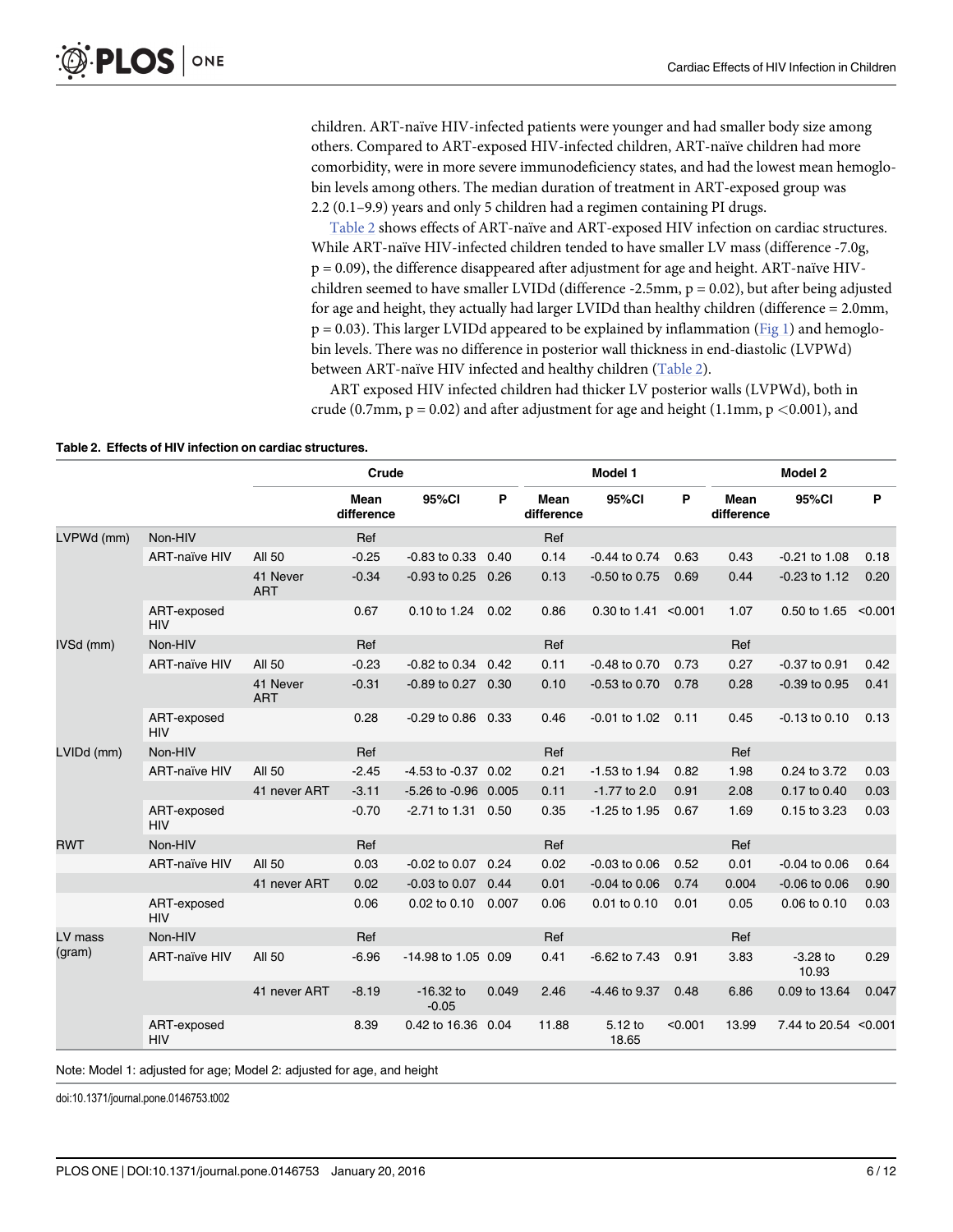<span id="page-6-0"></span>



LVPWd = left ventricular posterior wall thickness at end-diastole; LVIDd = left ventricular internal diameter at end-diastole; LV mass = left ventricular mass; RWT = relative wall thickness; Hb = hemoglobin level; BP = systolic and diastolic blood pressure.

doi:10.1371/journal.pone.0146753.g001

higher LV mass (crude 8.4g,  $p = 0.04$ ; adjusted 14.0g,  $p \lt 0.001$ ) although the difference in inter ventricular septal thickness (IVSd) was not statistically significant. The RWT also tended to be higher in ART-exposed HIV infected children both on crude (difference 0.06,  $p = 0.007$ ) and age-and-height adjusted analysis (difference  $= 0.05$ ,  $p = 0.03$ ). On adjusted analysis, ART exposed HIV infected children also had larger LVIDd  $(1.7\text{mm}, p = 0.03)$ . Inflammation level seemed to partially explain the effects of ART-exposed HIV infection in children on the observed structural changes, while hemoglobin level appeared to account for larger internal diameter only (Fig 1).

In terms of left ventricular systolic function [\(Table 3](#page-7-0)), ART-naïve HIV infected children had lower LVEF than healthy children (adjusted difference -6.7%, p = 0.006); ART-exposed HIV infected children showed this association to a lesser degree (adjusted difference -4.5%,  $p = 0.03$ ). ART-naïve children tended to have lower FS (-2.5%,  $p = 0.06$ ) and poorer RV systolic function as reflected in lower TAPSE  $(-3.6$ mm,  $p<0.001$ ), but not after adjustment for age and height (-1.3%,  $p = 0.40$  and -0.6mm,  $p = 0.42$  for FS and TAPSE, respectively). Degree of inflammation seemed to explain reduced LVEF in ART-exposed HIV-infected children, but not in the ART-naïve. In contrast, hemoglobin level explained decreased systolic function in both ART-naïve and, to a larger extent, the ART-exposed HIV infected children [\(Fig 2\)](#page-7-0).

Analyses excluding ART-naïve HIV infected children who had a brief period of treatment in the past (Tables  $2$  and  $3$ ) or  $2$  ART-exposed children with potential previous compliance issue (data not shown) revealed similar findings.

#### **Discussion**

This study shows that ART-naive HIV infected children had markedly lower LV ejection fraction with chamber dilation than healthy children. ART-exposed HIV infection showed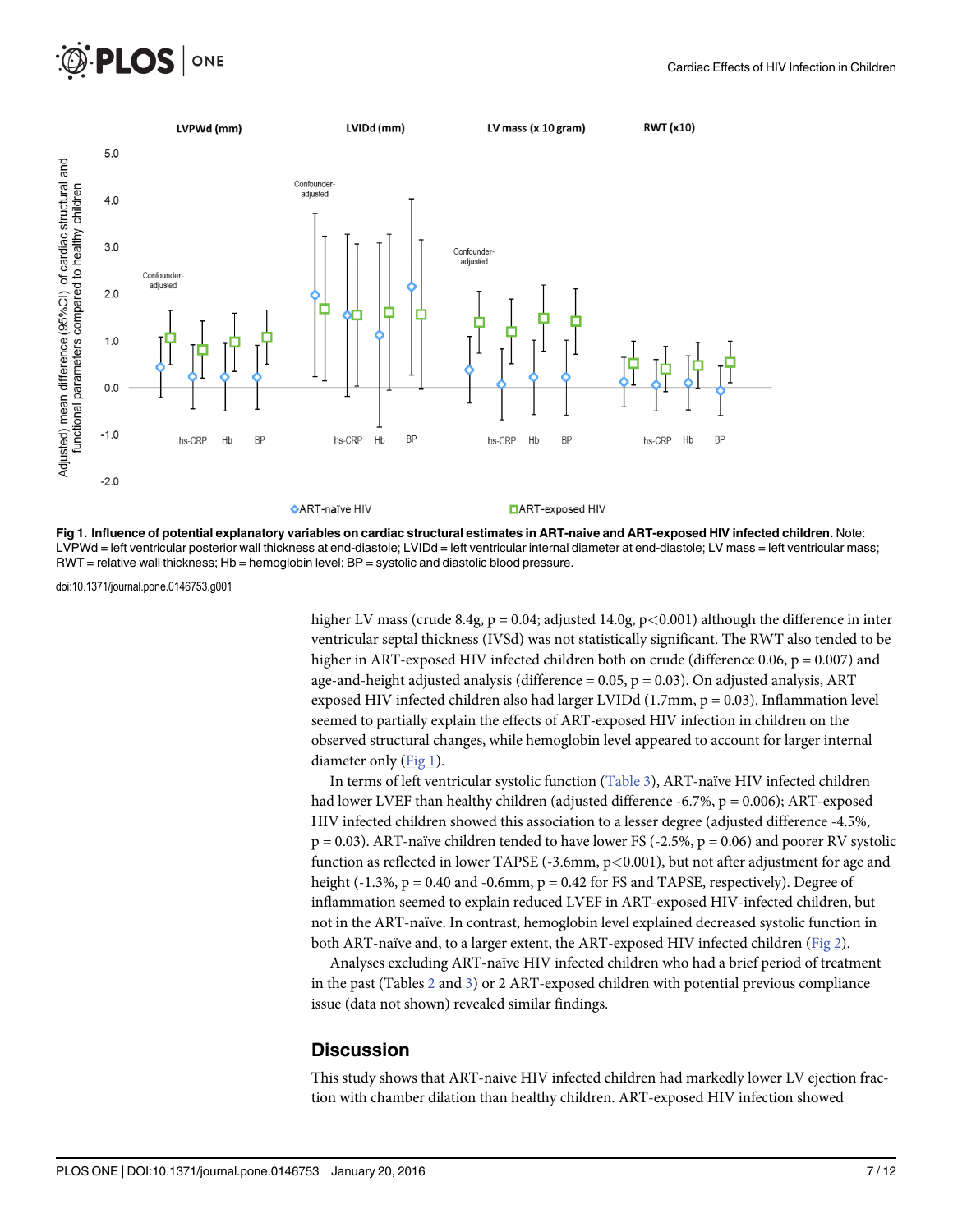|            |                      | Crude        |                    |                            | Model 1 |                    |                           | Model 2 |                    |                           |      |
|------------|----------------------|--------------|--------------------|----------------------------|---------|--------------------|---------------------------|---------|--------------------|---------------------------|------|
|            |                      |              | Mean<br>difference | 95%CI                      | P       | Mean<br>difference | 95%Cl                     | P       | Mean<br>difference | 95%CI                     | P    |
| LVEF (%)   | Non-HIV              |              | Ref                |                            |         | Ref                |                           |         | Ref                |                           |      |
|            | <b>ART-naïve HIV</b> | All 50       | $-6.42$            | $-10.35$ to $-2.49$        | 0.002   | $-7.07$            | $-11.33$ to $-2.81$ 0.001 |         | $-6.68$            | $-11.41$ to $-1.95$ 0.006 |      |
|            |                      | 41 Never ART | $-6.10$            | $-10.00$ to $-2.12$        | 0.002   | $-6.86$            | $-11.16$ to $-2.55$ 0.002 |         | $-6.18$            | $-10.97$ to $-1.40$ 0.01  |      |
|            | ART-exposed HIV      |              | $-4.66$            | $-8.41$ to $-0.90$         | 0.02    | $-4.92$            | $-8.74$ to $-1.10$ 0.01   |         | $-4.46$            | $-8.49$ to $-0.42$ 0.03   |      |
| LVFS (%)   | Non-HIV              |              | Ref                |                            |         | Ref                |                           |         | Ref                |                           |      |
|            | <b>ART-naïve HIV</b> | All 50       | $-2.54$            | $-5.21$ to 0.13            | 0.06    | $-2.14$            | -4.95 to 0.67             | 0.13    | $-1.30$            | $-4.32$ to 1.72           | 0.40 |
|            |                      | 41 Never ART | $-3.14$            | $-5.88$ to $-0.40$         | 0.03    | $-2.98$            | $-5.95$ to $-0.01$ 0.05   |         | $-2.33$            | $-5.55$ to 0.88 0.15      |      |
|            | ART-exposed HIV      |              | $-2.47$            | $-5.09$ to 0.16            | 0.07    | $-2.27$            | -4.93 to 0.39             | 0.10    | $-1.78$            | $-4.51$ to 0.95           | 0.20 |
| TAPSE (mm) | Non-HIV              |              | Ref                |                            |         | Ref                |                           |         | Ref                |                           |      |
|            | <b>ART-naïve HIV</b> | All 50       | $-3.64$            | $-5.15$ to $-2.12$ < 0.001 |         | $-2.20$            | $-3.63$ to $-0.77$ 0.003  |         | $-0.61$            | $-2.17$ to 0.79           | 0.42 |
|            |                      | 41 Never ART | $-3.64$            | $-5.22$ to $-2.05$         | < 0.001 | $-1.77$            | $-3.29$ to $-0.25$ 0.02   |         | 0.20               | $-1.36$ to 1.75           | 0.80 |
|            | ART-exposed HIV      |              | $-1.26$            | $-2.73$ to 0.22            | 0.10    | $-0.71$            | $-2.04$ to 0.63 0.30      |         | 0.20               | $-1.11$ to $1.53$ 0.77    |      |

#### <span id="page-7-0"></span>[Table 3.](#page-4-0) Effects of HIV infection on cardiac functions.

Note: Model 1: adjusted for age; Model 2: adjusted for age and height

doi:10.1371/journal.pone.0146753.t003

structural changes with thicker LV posterior wall, chamber dilation, and higher LV mass, and a lesser degree of decreased systolic function. Degree of inflammation seemed to be involved in the effects of ART-exposed HIV infection on both structural and functional changes, except for the higher LV mass, while for the ART-naïve, it partially explained the larger LV internal diameter, but provided little explanation for the decreased systolic function. Lower hemoglobin level appeared to account for larger internal diameter in both ART-naïve and ART-exposed and decreased systolic function particularly in ART-exposed HIV infected children.



[Fig 2. I](#page-6-0)nfluence of potential explanatory variables on cardiac functional estimates in ART-naive and ART-exposed HIV infected children. Note: EF = ejection fraction; FS = fractional shortening; TAPSE = tricuspid annular plane systolic excursion; Hb = hemoglobin level; BP = systolic and diastolic blood pressure.

doi:10.1371/journal.pone.0146753.g002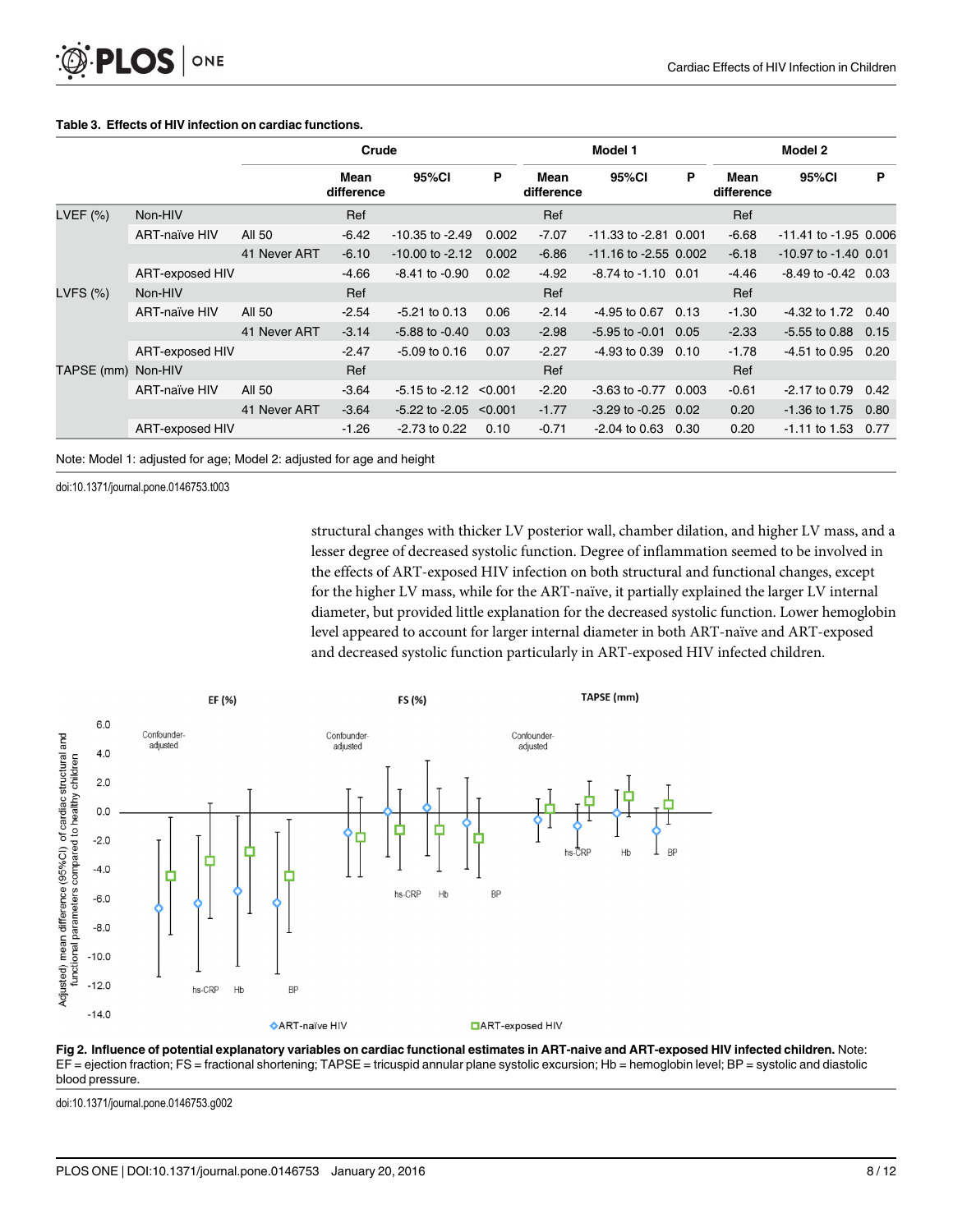<span id="page-8-0"></span>Previous studies evaluating cardiac involvement in HIV infection in children involved larger sample size [\[5](#page-10-0)] than ours or used more refined techniques, such as strain analysis.[[6](#page-10-0)] However, those studies, whether in the pre- or post- highly active—ART era, typically looked at either naive  $[6]$  $[6]$  or ART exposed populations. [[3](#page-10-0)] and ones including both, [[13](#page-10-0)] did not clearly delineate between ART-naive or ART-exposed HIV infection. We had the unique opportunity to study the cardiac status in both ART-naïve and ART-exposed HIV infected children, within the same time frame in the post highly active ART era rather than making a historical comparison. In Indonesia, universal HIV screening in pregnancy is unfortunately not widely applied, resulting in inadequate prevention of mother-to-child transmission and late identification of new pediatric cases. Our design and analytical approach disentangles the effects of ART-naïve from ART-exposed HIV infection. Our use of dedicated healthy children as a reference, rather than published normal values,  $[14]$  hospital records of normal echocardiograms,  $[6]$  $[6]$  or HIVexposed uninfected children [[13](#page-10-0)] is a particular strength. With patients referred for echocardiography who showed no cardiac anomalies [[6\]](#page-10-0) as reference, the indication for echocardiography may still bias findings. Although some previous studies applied population matching or restrictions, the mandatory corresponding conditional analyses were not applied, and to our understanding none were appropriately adjusted for confounding. Finally, we explored several possible explanatory analyses, which to our knowledge has never been done previously.

We only addressed basic parameters of cardiac structures and functions in HIV-infected children and had not yet looked at the occurrence of cardiac disease entities, which are proba-bly more relevant for pediatric clinical practice.[[5\]](#page-10-0) However, our approach may serve as a starting point in analyzing fundamental changes in cardiac structures and functions preceding the occurrence of such entities. This involves consideration of certain slightly different definitions and cut offs, such as different criteria to define cardiomyopathy which may not have direct prognostic relevance.

We found that ART-naïve HIV infected children had compromised ventricular systolic function with chamber dilatation, while the ART-exposed children had less functional impairment despite thicker LV posterior wall, larger internal diameter, and higher mass. This was never explicitly reported before as in most studies, ART-naïve and ART-exposed HIVinfected children were pooled into one group, showing various cardiac structural changes, such as hypertrophic or abnormal ventricular mass, [\[15\]](#page-10-0) chamber dilatation, as well as systolic or diastolic dysfunctions.[[5\]](#page-10-0) Our findings imply that ART, either by controlling viral replication or exerting direct cardio protective effects, may improve cardiac functions as was shown by following up HIV-infected children who switched from no or single ART to highly active three drug ART regimens [\[4](#page-10-0)] and a cross-sectional study demonstrating comparable LV systolic function of treated HIV-infected to healthy adolescents.[\[16\]](#page-10-0) Thicker ventricular wall, chamber dilatation, and higher mass in ART-exposed HIV infected children may reflect treatmentinduced compensatory mechanisms to bear the extra load, [\[17\]](#page-10-0) by which the systolic function was relatively preserved or, on the other hand, effects of the interaction between treatment and residual HIV infection that may be disadvantageous in the long term, necessitating further follow up. Previous findings about LV mass and dimensions were inconclusive. Some studies suggested that ART, either given for prevention in fetal/early postnatal life of HIV-exposed uninfected infants or as a treatment, was associated with reduced LV mass and septal thickness [\[18](#page-10-0)], [\[19\]](#page-10-0), while later findings showed no differences in left ventricular dimensions compared to HIV-unexposed reference group although analysis restricted to HIV-exposed uninfected children revealed that ART exposure in the first trimester of pregnancy resulted in thicker posterior wall.[\[20\]](#page-11-0) Furthermore, earlier findings, including an autopsy study, showed a progressive increase of LV mass and end-diastolic dimension in mostly severely symptomatic children who were in majority (60–90%) treated, either by zidovudine only or combination therapy.[\[21\]](#page-11-0)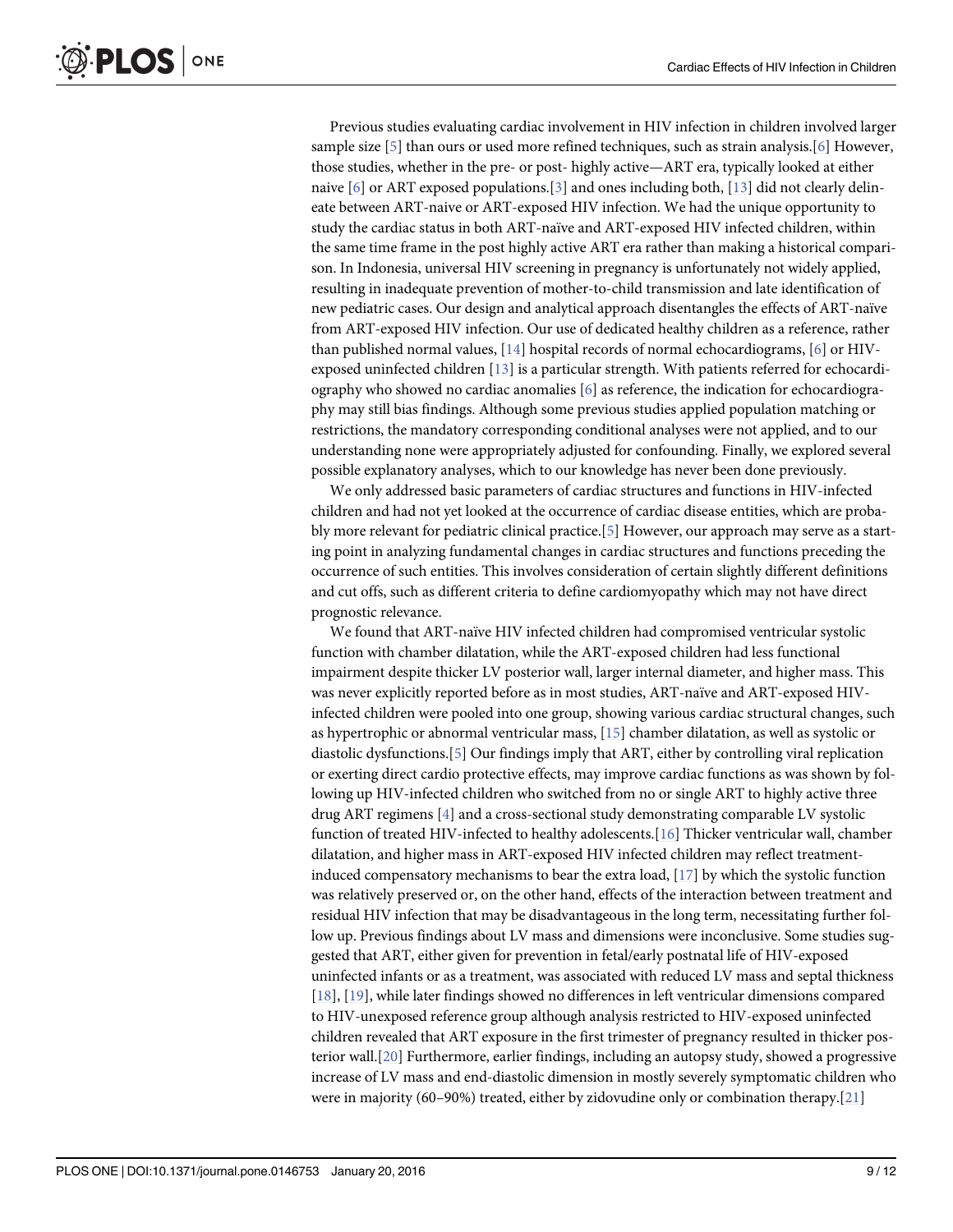<span id="page-9-0"></span>These differences may occur because of different study populations, comparisons, and analytical approaches, including the use of adjusted measures for nutritional status, which in our view may have a strong association with both HIV infection status and cardiac structures and which we therefore accounted for. We infer that higher LV mass, chamber dilatation, and thicker ventricular wall among our ART- HIV-infected subjects results from the interaction between highly-active ART and partially controlled HIV infection, as around 60% of them were still in a severe-to-advanced clinical stage.

Mechanisms underlying cardiac involvement in HIV-infected children remain poorly understood. Multiple factors may be involved, including HIV-induced cytokine or proteolytic enzyme release, co-infection, nutritional deficiency, autoimmune response to infecting pathogens, ART cardio toxicity, or direct viral cell invasion.[[22](#page-11-0)] Our findings suggest that HIV infection itself, by whatever mechanisms, first cause functional cardiac changes by compromised systolic function. Subsequent treatment, probably by controlling HIV replication, seems to partially restore cardiac function, which might be at the expense of inducing structural abnormality. The suboptimal LVEF that was still observed in our ART-treated HIV infection subjects may indicate residual damage due to previously untreated infection. Previous studies investigating cardiac involvement in HIV-infected subjects rarely, if at all, explored potential mechanisms underlying the reported associations. Based on our findings, degree of inflammation may mediate the effects of ART-exposed HIV infection on thicker posterior wall and slightly reduced LVEF, but provides less explanation for the effects of ART-naive HIV infection on decreased LVEF. On the other hand, lower hemoglobin seemed to account for chamber dilation in both groups and lower LVEF, particularly in ART-exposed HIV infected children. Although family history of CVD was more frequent in our HIV-infected subjects, we believe that it reflects a clustering of high risk behaviors, such as smoking, rather than a causal relation with the observed cardiac structural or functional changes.

From the perspective of clinical practice, our findings underline the detrimental cardiac effects of ART-naïve HIV infection, which should raise awareness to provide early treatment and more elaborate care for this kind of patients. As ART does not completely solve the cardiac problems and even may have long term disadvantageous effects, a regular follow up of cardiac status may be required for HIV-infected children. This is of particular importance as increased wall thickness and depressed systolic function have been reported as a significant predictor for mortality in HIV-infected children independent of CD4 cell count.[\[23\]](#page-11-0)

In conclusion, ART-naive HIV infected children have a substantial decrease in cardiac systolic functions accompanied by chamber dilatation. In ART-exposed HIV infected children, thicker ventricular walls with higher mass and chamber dilatation dominate, with less functional impairment.

#### Supporting Information

[S1 Dataset.](http://www.plosone.org/article/fetchSingleRepresentation.action?uri=info:doi/10.1371/journal.pone.0146753.s001) Minimum dataset file. (SAV)

#### Author Contributions

Conceived and designed the experiments: NSI MC DEG DB NK CU. Performed the experiments: NSI MC CU. Analyzed the data: NSI MC CU. Contributed reagents/materials/analysis tools: NSI MC. Wrote the paper: NSI MC CU DB DEG.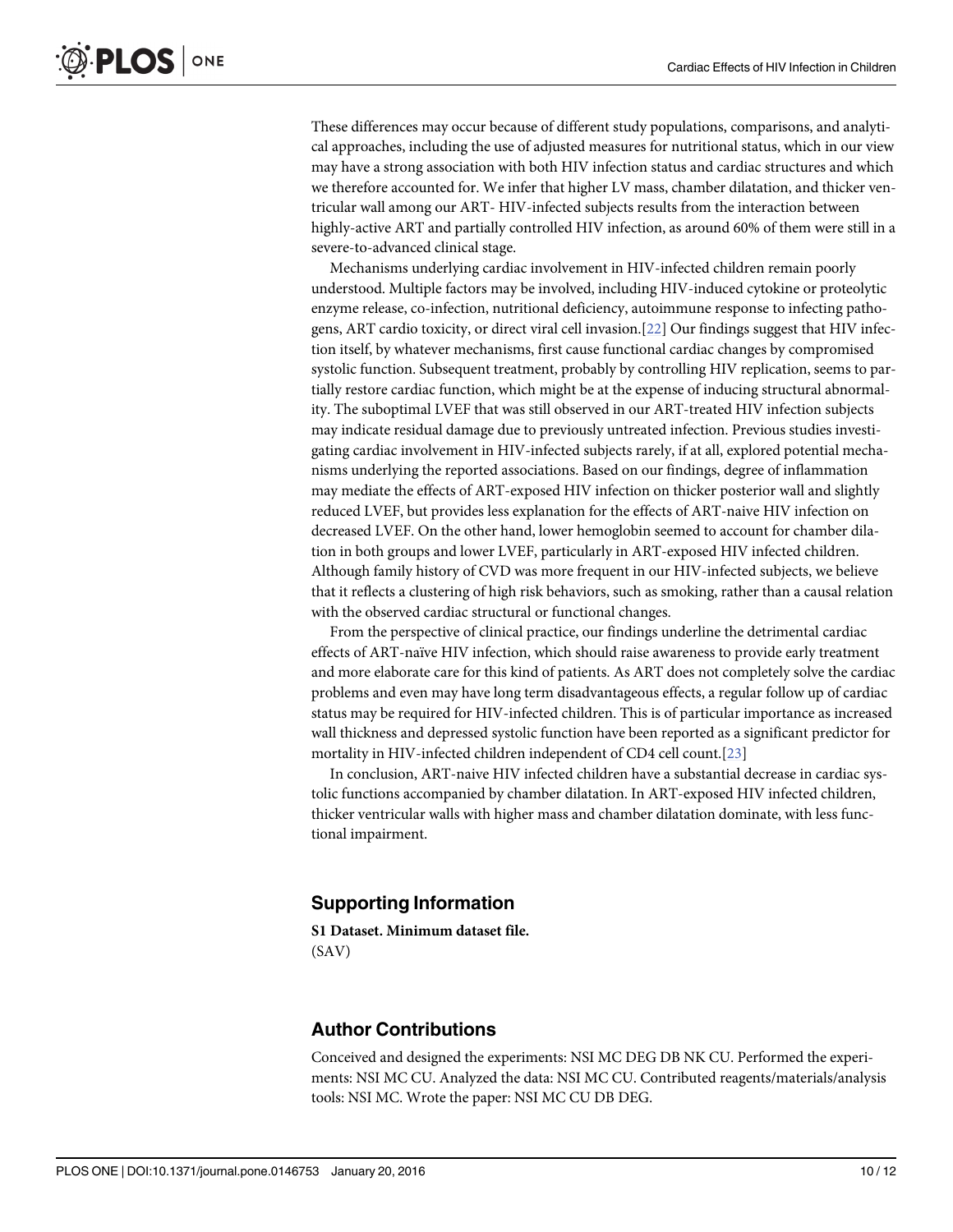#### <span id="page-10-0"></span>References

- [1.](#page-1-0) UNAIDS. Global report: UNAIDS report on the global AIDS epidemic 2012. Geneva: UNAIDS, 2012.
- [2.](#page-1-0) Lipshultz SE, Easley KA, Orav EJ, Kaplan S, Starc TJ, Bricker JT, et al. Cardiovascular status of infants and children of women infected with HIV-1 (P2C2 HIV): a cohort study. Lancet. 2002; 360:368–73. doi: [10.1016/s0140-6736\(02\)09607-1](http://dx.doi.org/10.1016/s0140-6736(02)09607-1) PMID: [12241776](http://www.ncbi.nlm.nih.gov/pubmed/12241776)
- [3.](#page-1-0) Luginbuhl LM, Orav EJ, McIntosh K, Lipshultz SE. Cardiac morbidity and related mortality in children with HIV infection. JAMA. 1993; 269:2869–75. PMID: [8388521](http://www.ncbi.nlm.nih.gov/pubmed/8388521)
- [4.](#page-1-0) Plebani A, Esposito S, Pinzani R, Fesslova V, Bojanin J, Salice P, et al. Effect of highly active antiretroviral therapy on cardiovascular involvement in children with human immunodeficiency virus infection. Pediatr Infect Dis J. 2004; 23(6):559–63. Epub 2004/06/15. PMID: [15194840.](http://www.ncbi.nlm.nih.gov/pubmed/15194840)
- [5.](#page-1-0) Starc TJ, Lipshultz SE, Kaplan S, Easley KA, Bricker JT, Colan SD, et al. Cardiac complications in children with human immunodeficiency virus infection. Pediatric Pulmonary and Cardiac Complications of Vertically Transmitted HIV Infection (P2C2 HIV) Study Group, National Heart, Lung, and Blood Institute. Pediatrics. 1999; 104(2):e14. Epub 1999/08/03. PMID: [10429132.](http://www.ncbi.nlm.nih.gov/pubmed/10429132)
- [6.](#page-1-0) Sims A, Frank L, Cross R, Clauss S, Dimock D, Purdy J, et al. Abnormal Cardiac Strain in Children and Young Adults with HIV Acquired in Early Life. J Am Soc Echo. 2012; 25(7):741-8. [http://dx.doi.org/10.](http://dx.doi.org/10.1016/j.echo.2012.04.004) [1016/j.echo.2012.04.004.](http://dx.doi.org/10.1016/j.echo.2012.04.004)
- [7.](#page-2-0) World Health Organization. WHO case definitions of HIV for surveillance and revised clinical staging and immunological classification of HIV-related disease in adults and children. Geneva: WHO Press; 2007.
- [8.](#page-2-0) Lopez L, Colan SD, Frommelt PC, Ensing GJ, Kendall K, Younoszai AK, et al. Recommendations for quantification methods during the performance of a pediatric echocardiogram: a report from the pediatric measurements writing group of the american society of echocardiography pediatric and congenital heart disease council. Journal of American Society of Echocardiography. 23:465–95. doi: [10.1016/j.](http://dx.doi.org/10.1016/j.echo.2010.03.019) [echo.2010.03.019](http://dx.doi.org/10.1016/j.echo.2010.03.019)
- [9.](#page-2-0) Gaasch WH, Zile MR. Left ventricular structural remodelling in health and disease. J Am College Cardiol. 2011; 58(1733–1740.).
- [10.](#page-3-0) Graham TP Jr., Jarmakani JM, Canent RV Jr., Morrow MN. Left heart volume estimation in infancy and childhood. Reevaluation of methodology and normal values. Circulation. 1971; 43(6):895–904. Epub 1971/06/01. PMID: [5578863.](http://www.ncbi.nlm.nih.gov/pubmed/5578863)
- [11.](#page-3-0) Barbaro G, Fisher SD, Lipshultz SE. Pathogenesis of HIV-associated cardiovascular complications. Lancet Infect Dis. 2001; 1:115–24. doi: [10.1016/s1473-3099\(01\)00067-6](http://dx.doi.org/10.1016/s1473-3099(01)00067-6) PMID: [11871462](http://www.ncbi.nlm.nih.gov/pubmed/11871462)
- [12.](#page-3-0) National Health and Nutrition Examination Survey (NHANES). Anthropometry Procedures Manual 2007. Available from: [http://www.cdc.gov/nchs/data/nhanes/nhanes\\_07\\_08/manual\\_an.pdf.](http://www.cdc.gov/nchs/data/nhanes/nhanes_07_08/manual_an.pdf)
- [13.](#page-8-0) Lipshultz SE, Williams PL, Wilkinson JD, Leister EC, Van Dyke RB, Shearer WT, et al. Cardiac status of children infected with human immunodeficiency virus who are receiving long-term combination antiretroviral therapy: results from the adolescent master protocol of the multicenter pediatric HIV/AIDS cohort study. JAMA Pediatric. 2013; 167:520–7. doi: [10.1001/jamapediatrics.2013.1206](http://dx.doi.org/10.1001/jamapediatrics.2013.1206)
- [14.](#page-8-0) Cunha Mdo C, Siqueira Filho AG, Santos SR, Abreu TF, Oliveira RH, Baptista DM, et al. AIDS in childhood: cardiac involvement with and without triple combination antiretroviral therapy. Arq Bras Cardiol. 2008; 90(1):11–7. Epub 2008/03/05. PMID: [18317635](http://www.ncbi.nlm.nih.gov/pubmed/18317635).
- [15.](#page-8-0) Kearney DL, Perez-Atayde AR, Easley KA, Bowles NE, Bricker JT, Colan SD, et al. Postmortem cardiomegaly and echocardiographic measurements of left ventricular size and function in children infected with the human immunodeficiency virus: The Prospective P2C2 HIV Multicenter Study. Cardiovasc Pathol. 2003; 12:140–8. [http://dx.doi.org/10.1016/S1054-8807\(03\)00035-8.](http://dx.doi.org/10.1016/S1054-8807(03)00035-8) PMID: [12763553](http://www.ncbi.nlm.nih.gov/pubmed/12763553)
- [16.](#page-8-0) Chanthong P, Lapphra K, Saihongthong S, Sricharoenchai S, Wittawatmongkol O, Phongsamart W, et al. Echocardiography and carotid intima-media thickness among asymptomatic HIV-infected adolescents in Thailand. AIDS (London, England). 2014; 28(14):2071–9. Epub 2014/09/30. PMID: [25265075](http://www.ncbi.nlm.nih.gov/pubmed/25265075); PubMed Central PMCID: PMCPmc4424197.
- [17.](#page-8-0) Lorell BH, Carabello BA. Left ventricular hypertrophy: pathogenesis, detection, and prognosis. Circulation. 2000; 102(4):470–9. Epub 2000/07/25. PMID: [10908222.](http://www.ncbi.nlm.nih.gov/pubmed/10908222)
- [18.](#page-8-0) Lipshultz SE, Shearer WT, Thompson B, Rich KC, Cheng I, Orav EJ, et al. Cardiac effects of antiretroviral therapy in HIV-negative infants born to HIV-positive mothers: NHLBI CHAART-1 (National Heart, Lung, and Blood Institute Cardiovascular Status of HAART Therapy in HIV-Exposed Infants and Children cohort study). J Am Coll Cardiol. 2011; 57(1):76–85. Epub 2010/12/28. PMID: [21185505;](http://www.ncbi.nlm.nih.gov/pubmed/21185505) PubMed Central PMCID: PMCPmc3243620.
- [19.](#page-8-0) Lipshultz SE, Shearer WT, Thompson B, Rich K, cheng I, Orav EJ, et al. Antiretroviral therapy (ART) cardiac effects in HIV-infected children: the multicenter NHLBI cardiac highly active antiretroviral therapy (CHAART-II) study. Circulation. 2009; 120:S909–10.